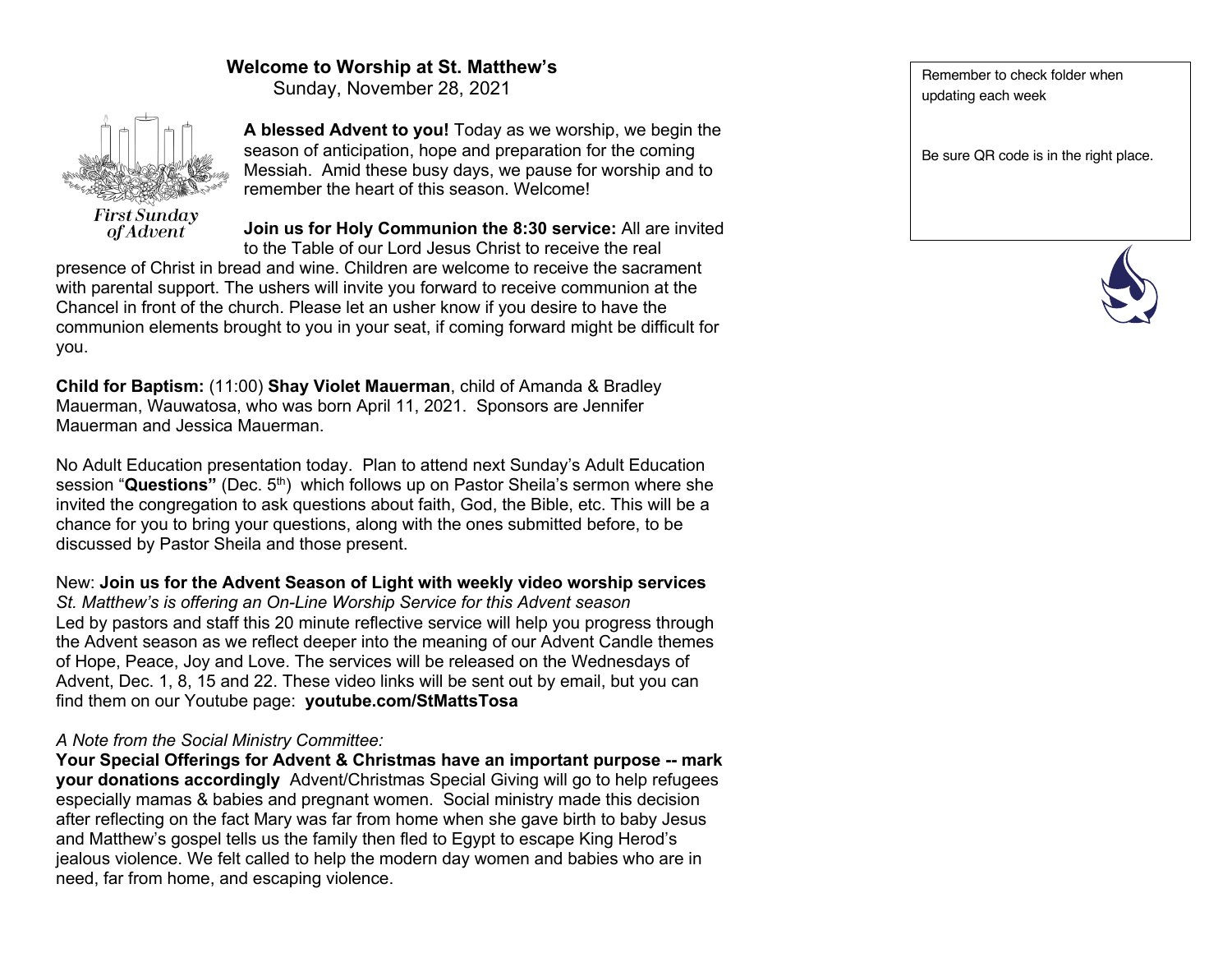# *Announcement Insert for 11-28-21*

**The Giving Tree is Up!** We hope you will share our blessings with Cross, Reformation, ERAS and Allies for Teens in Foster Care. Take a tag and bring the unwrapped gift to church with the tag attached by December  $8<sup>th</sup>$ . Attaching the tag helps us to track where the gifts needs to go. Gift cards should be brought to the church office. Here's an online link to the Giving Tree. Shop online, have the gift delivered to church, and you're all done! Thank you for your generosity! Online Giving Tree: **https://signup.com/go/oJXLFaD Please note the deadline of Wednesday, December 8th.**



Thank you for your generous donations! **Thanksgiving Food Collection for Cross and Tosa Cares** All donations can be brought to the food collection area under the coat rack in the elevator hallway across from the office. Thank you for your generosity!

**Decorating for Advent and Christmas** will take place on Saturday, December 4<sup>th</sup> at 10:00 a.m. We especially need people willing to climb ladders! We welcome anyone who can come, and would appreciate your help.

**First Fridays Book Discussion Group:** Discussions begin at 7 p.m. on the dates listed. For now, the meetings will continue through the use of Zoom to reduce the risk of virus transmission. All are welcome for any of the books of interest to you.

**Dec 3, 2021 The Death and Life of the Great Lakes,** by Dan Egan (384 pages) More information available from Fred Heim, Book Group Coordinator. Contact the church office if you need contact information.

#### **Upcoming Dates to Know:**

| Friday, Dec. 3:   | First Fridays Book Group Discussion (by Zoom)                  |
|-------------------|----------------------------------------------------------------|
| Saturday, Dec. 4: | Quilt Ministry Blitz, 9:00am - 1:30pm                          |
|                   | Church Decorating, 10 a.m.                                     |
| Sunday, Dec. 5:   | Second Sunday of Advent, 8:30 & 11:00 worship                  |
| Sunday, Dec. 12:  | Third Sunday of Advent "Nativity Scenes" 8:30 & 11:00          |
| Sunday, Dec. 19:  | Fourth Sunday of Advent, 8:30 & 11:00 worship                  |
|                   | Christmas Eve Worship: 4:00, 7:00 and 10:00 pm.                |
| Christmas Day:    | $10 \text{ am}$                                                |
| Sunday, Dec. 26:  | 1 <sup>st</sup> Sunday after Christmas; One Service at 10:00am |
|                   |                                                                |



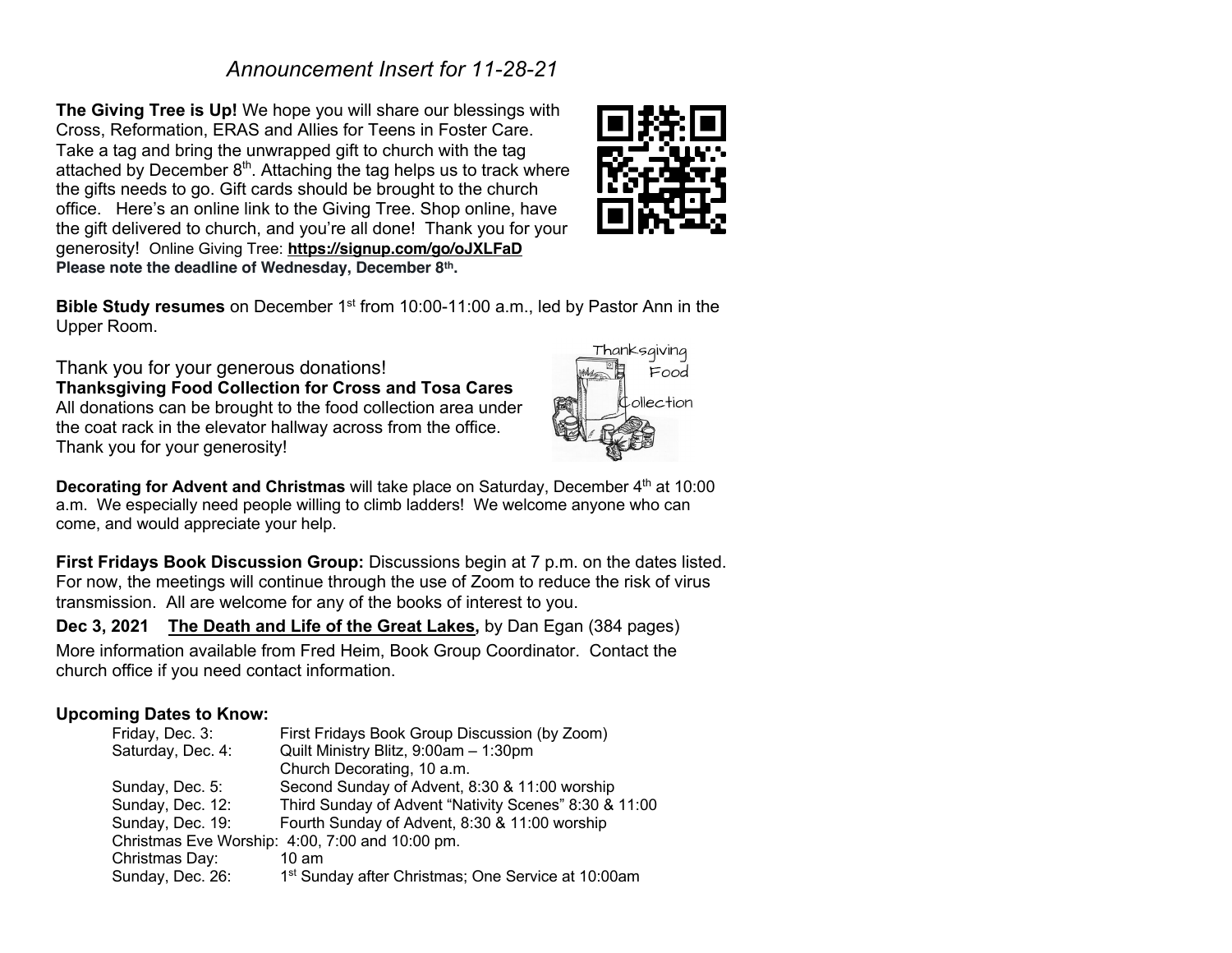**New! Nativity Scenes, December 12, both services:** In the style of our traditional "Passion Scenes," we look forward sharing in worship on December  $12<sup>th</sup>$  at the 8:30 and 11:00 services, a special service of "Nativity Scenes." Interspersed within the worship service we will be shown tableaus, or scenes, of the Nativity Story. *Come, join in the celebration of the true meaning of the Christmas Season; sharing the love that God has first shared with us.*



**It's City Tins Time!** Once again, and in time for the holidays, St. Matthew's youth are selling City Tins to support the Youth Mission Trip. Beginning this Sunday, November 21<sup>st</sup>, you can order these tins filled with coupons for \$10 off a dine-in order and \$5 off a takeout order at local restaurants. There are five tins to choose from: Milwaukee, DiversiTin-MKE, Cedarburg, Fox Cities, Lake Country, Madison, and Twin Cities. Each tin is \$30, and a portion of each sale goes to the mission trip. For more details on how the tins

work, including a list of restaurants, go to this link: https://tinyurl.com/zn2ytru4You can order a tin at the display in the Commons or by contacting Gretchen Haugse at ghaugse@me.com. Tins will be delivered before Christmas.

**Stitches of Love meets Saturday, December 4** beginning at 9am. All are welcome to help with our quilt and blanket making. People of all skill levels can help. Join us anytime in St. Matthew's Fellowship Hall where beautiful, colorful, fun patterned quilts are created and then blessed on Mother's Day and distributed to many thankful recipients. Bring a friend or family member and enjoy fellowship together as you help to bless others. A brief lunch break is offered. Bring a bag lunch for yourself.

**It's not too late to give your Stewardship Response for 2022.**

"Forward Together… in Faith" You should have received by email an invitation to pledge with instructions for how to make your 2022 financial pledge online, and how to serve by completing an "Activities and Ministries" form. Paper copies are available. Thank you for your commitment to the future of St. Matthew's and our ministries together.



**Progress toward a New Lead Pastor:** Now that the Ministry Site Profile is complete, the Synod Office can begin to give our Call Committee names of potential candidates. While we are hopeful that we can call a new pastor soon, this will take some time, in order to find the right candidate, and to schedule the interviews and conversations. Please keep the Call Committee in your prayers as this work begins. *Members of the Call Committee: Nancy Bowen, Andrew Cherney, Diane DuBois, Brian Due, Natalie Ford Sajdak, Michael Wolaver.*